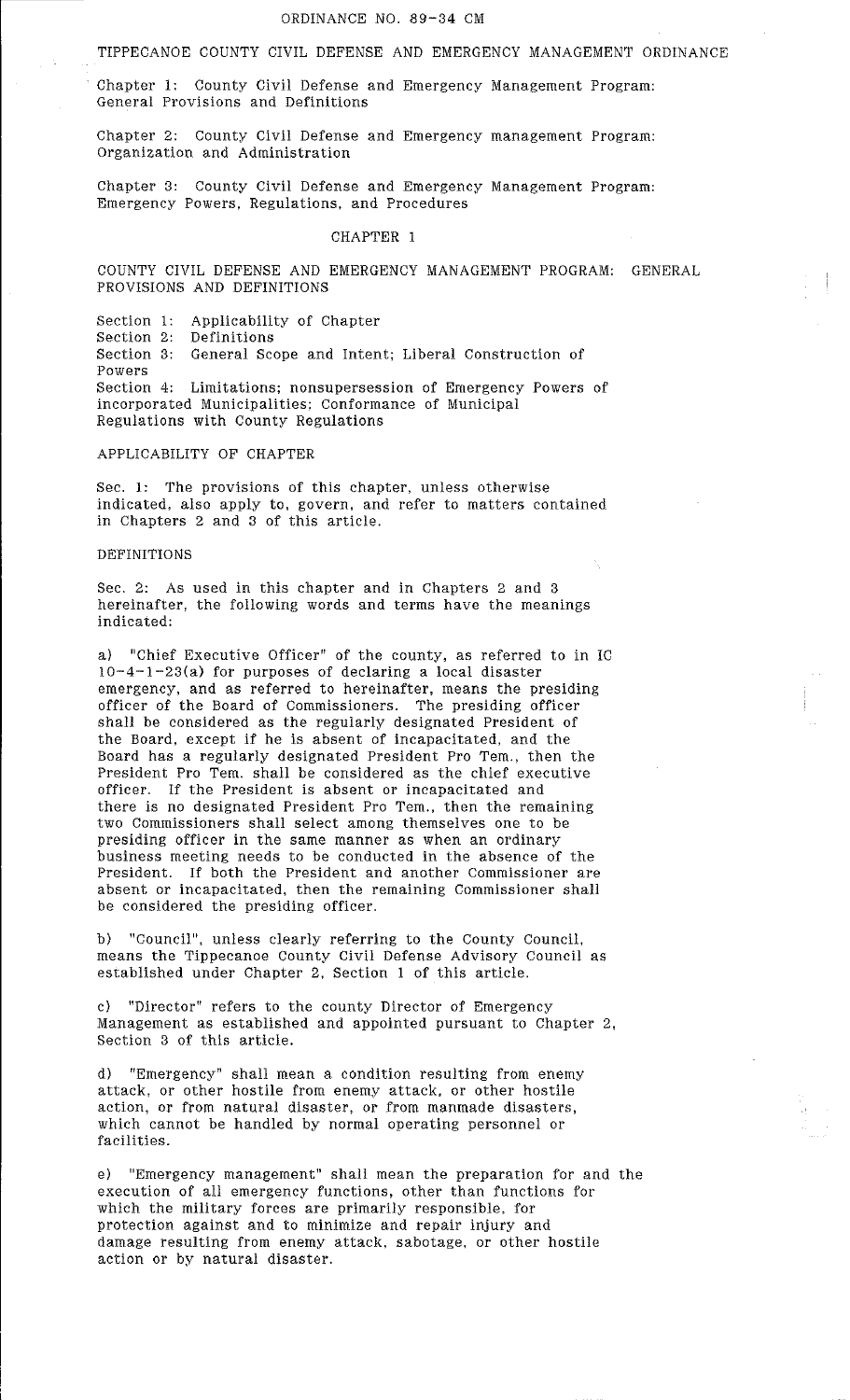f) "Emergency management volunteer" shall mean any person who serves without compensation in the Department of Civil Defense including persons and private agencies or government units offering services to the county during emergency situations or mutual aid to other emergency services who request assistance.

91.,

g) "Natural Disaster" shall mean any condition affecting or threatening public health, welfare, or security as a result of flood, tornado, blizzard, or other natural cause.

h) "Technological Disaster" shall mean incidents such as severe fire, explosions, hazardous material spills, radiological problems which are beyond the control of regular forces.

i) "Man-made Disaster" shall mean any condition such as riots, strikes, insurrections or other civil disturbances.

j) "Participating emergency service" means:

(1) any county department or agency designated by the Commissioner to participate in emergency activities pursuant to Chapter 2 Section 2(d); and

(2) any department of agency of the state, another county, a municipality or other municipal corporation, or a volunteer organization designated to participate in the county's emergency management programs and activities pursuant to a cooperative or mutual aid agreement entered into pursuant to  $IC$   $10-4-1-9$  and Chapter 2, Section  $4(e)$ of this article.

k) "Personnel" means county officers and employees and emergency management volunteer, unless otherwise indicated.

GENERAL SCOPE AND INTENT LIBERAL CONSTRUCTION OF POWERS

Sec. 3: The general intent of Chapter 1 through 3 is to provide for all necessary and dispensable powers and procedure reasonably needed to prevent, cope with, or make more tolerable emergency conditions. For this and, all powers, both ministerial and discretionary, as conferred herein shall be liberally construed and shall be construed as intending to supplement and augment, and not to limit, any other powers or reasonable exercise of discretion which may ordinarily pertain to county officers, employees. department, and agencies.

LIMITATIONS: NON SUPERSESSION OF EMERGENCY POWERS OF COUNTY **SHERIFF** 

Sec. 4: Nothing in Chapters 1 through 3 of this article is intended to supersede or delimit any statutory powers of the County Sheriff to determine, respond to, and provide for the control of public disasters and other emergency situations under the provision of IC  $10-2-4-6$  and 7.

LIMITATIONS; NONSUPERSESSION OF EMERGENCY POWERS OF INCORPORATED MUNICIPALITIES: CONFORMANCE OF MUNICIPAL REGULATIONS WITH COUNTY REGULATIONS

Sec. 5: Nothing in Chapters 1 through 3 of this article is intended to supersede or delimit the powers of any incorporated municipality under IC 10-4-1-10 to adopt and implement emergency plans, and promulgate and enforce special emergency regulations and procedures in the advent of an actual emergency affecting such municipality. However, pursuant to I.C. 10-4-1-15, such regulations and procedures as promulgated by the municipal authorities may not be inconsistent with the Tippecanoe County Emergency regulations and procedures.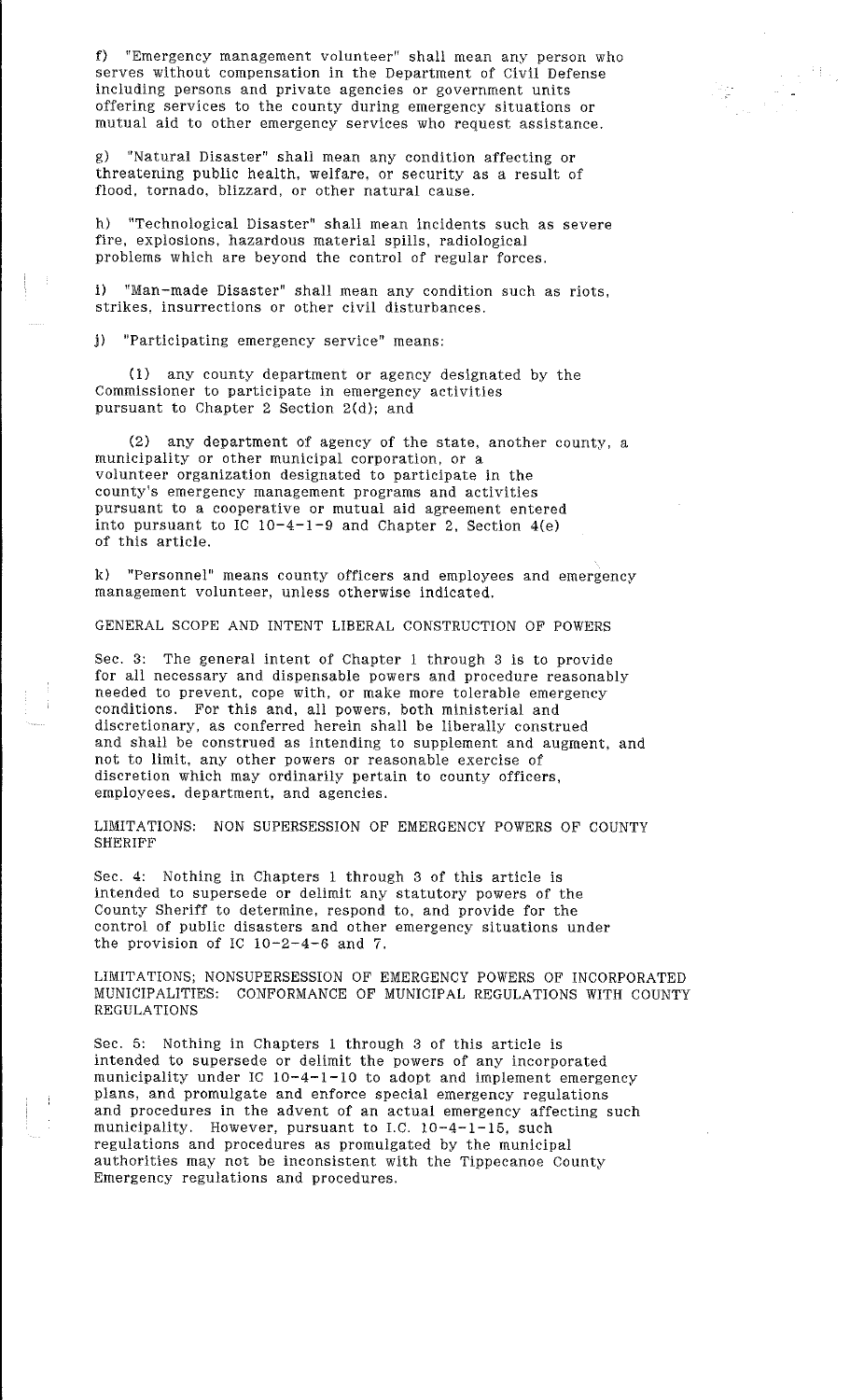#### CHAPTER 2

. :::::::  $\frac{1}{2}$ 

COUNTY CIVIL DEFENSE PROGRAM; ORGANIZATIONS AND ADMINISTRATION OF DEPARTMENT OF CIVIL DEFENSE Sec. 1: Tippecanoe County Civil Defense Advisory Council Established: Appointment and terms of Members; Election of Officers Sec. 2: Department of Civil Defense Established; Organization and Constituency of the Department Sec. 3: Director of Civil Defense; Appointment, Qualifications and Tenure Sec. 4: Director of Civil Defense; General Powers and Duties Sec. 5: Deputy Director; General Powers and Duties Sec. 6: Board of Commissioners; General Administrative Powers and Duties; Tests of Emergency Plans Sec. 7: Qualifications and Appointment of Emergency Management Volunteers Sec. 8: Departmental Personnel Administration; Status of Paid Employees; Establishment of Merit System if Federal Funding is Used Sec. 9: Departmental Budgeting and Finance Sec. 10: Emergency Operating Plan; Formulation Content and Adoption of Plan Sec. 11: Countywide Department of Civil Defense; Emergency Operating Plan and Related Official Powers COUNTY CIVIL DEFENSE ADVISORY COUNCIL ESTABLISHED; APPOINTMENT AND TERMS OF MEMBERS; ELECTION OF OFFICERS Sec. 1: In accordance with IC  $10-4-1-10(b)$ , there is established a Tippecanoe County Civil Defense Advisory Council which shall consist of a Maximum 9 members, each of which shall be appointed by the Board of County Commissioners for 2-year terms, as follows: a) One member shall be a member of the Tippecanoe County Council; b) One member shall be a member of the Tippecanoe County Board of **Commissioners;**  c) One member shall be a member of the Tippecanoe County Chamber of Commerce; d) One member shall be a resident of the City of West Lafayette e) One member shall be a resident of the City of Lafayette f) One member shall be appointed representing each of northeast, southeast, southwest, and northwest quadrants of the county, such quadrants being determined by using the Tippecanoe County Courthouse as the center of the county. The Advisory Council shall have a Chairman, Vice-Chairman, Recording Secretary, and Vice-Recording Secretary. DUTIES OF CIVIL DEFENSE ADVISORY COUNCIL. IC 10-4-1-lO(b) The County Civil Defense Advisory Council shall exercise general supervision and control over the Civil Defense and disaster program of the County and shall select or cause to be selected, a county Civil Defense Director, who shall have direct responsibility for the organization, administration, and operation of the Civil Defense program in the county; shall be responsible to the chairman of the Civil Defense Advisory Council; and shall not hold any other local state government office. a) The Advisory Council shall meet at least once quarterly.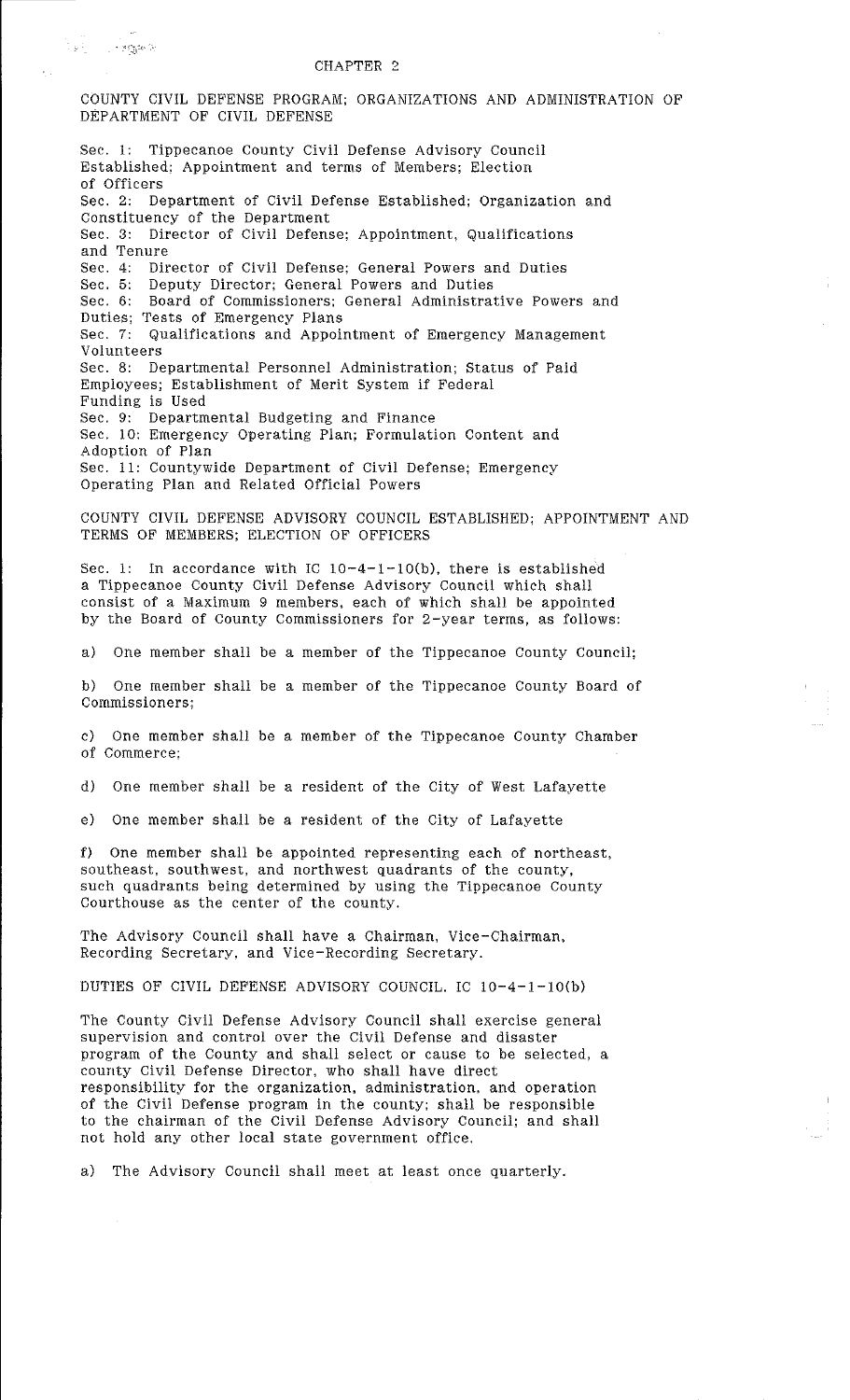DEPARTMENT OF CIVIL DEPARTMENT ESTABLISHED: ORGANIZATION AND CONSTITUENCY OF THE DEPARTMENT

 $r^+$ ~

Sec. 2: There is hereby established a Department of Civil Defense within the executive branch of the county government for the purpose of utilizing to the fullest extent possible the personnel and facilities of existing county departments and agencies to prepare for and meet and emergency as defined in Chapter 1. Section 2 of this article. THe County Commissioners and Director of Civil Defense shall be responsible for its organization, administration and operation. The department shall consist of the following:

a) an executive head of the Department of Civil Defense, who shall be known as the Director of Civil Defense appointed in accordance with Section 3;

b) a "Deputy Director" who shall be appointed by the Director with the approval of the Advisory Council;

c) emergency management volunteers, as deemed necessary and appointed by the Director in accordance with Section 7;

d) the employees, equipment, and facilities of all county departments and agencies suitable for, or adaptable to, emergency management and designated by the County Commissioners to participate in the emergency management activity;

e) staff officers with responsibility for Warning, Communications, Radiological, Health, Emergency Care, Police, Fire, and Light Rescue, Public Education, and Transportation, who may be appointed by the Director but which positions shall be, so far as possible, additional duty assignments to existing personnel; and

f) such assistants, clerical help, and other employees as deemed necessary to the proper functioning of the Department, who may be appointed by the Director.

However, notwithstanding any other provision of this section, no compensated position may be established within the Department of Civil Defense nor any person appointed to such position, without the authorization of the County Council pursuant to IC  $36-2-5-3(a)$ and the making of sufficient appropriations to pay such compensation. This provision does not give the County Council any power of approval over particular candidates for any positions, but refers only to their general statutory powers to determine the numbers of officers, deputies, and employees of county departments, classify positions, and adopt schedules of compensation. In addition. it i also the intent of this section that emergency management and disaster assignments shall be as nearly consistent with normal duty assignments as possible.

DIRECTOR OF CIVIL DEFENSE; APPOINTMENT; QUALIFICATIONS AND TENURE

Sec. 3: The Director of Civil Defense shall be appointed by the County Civil Defense Advisory Council. Qualifications for Director will be determined by the Advisory Council with input from County Commissioners, provided that pursuant to IC 10-4-1-lO(d), the Director may hold no other local, state, or federal office. The appointment of the Director shall be permanent unless the Council determines the Director to be incapable to fulfill his responsibilities, which shall include dereliction of duties (including failure to provide the State Civil Defense Director required annual reports and documentation), malfeasance in office, incompetence, insubordination or deliberate disregard of the directives of superior county or state authorities, or physical or mental incapacity to perform his duties.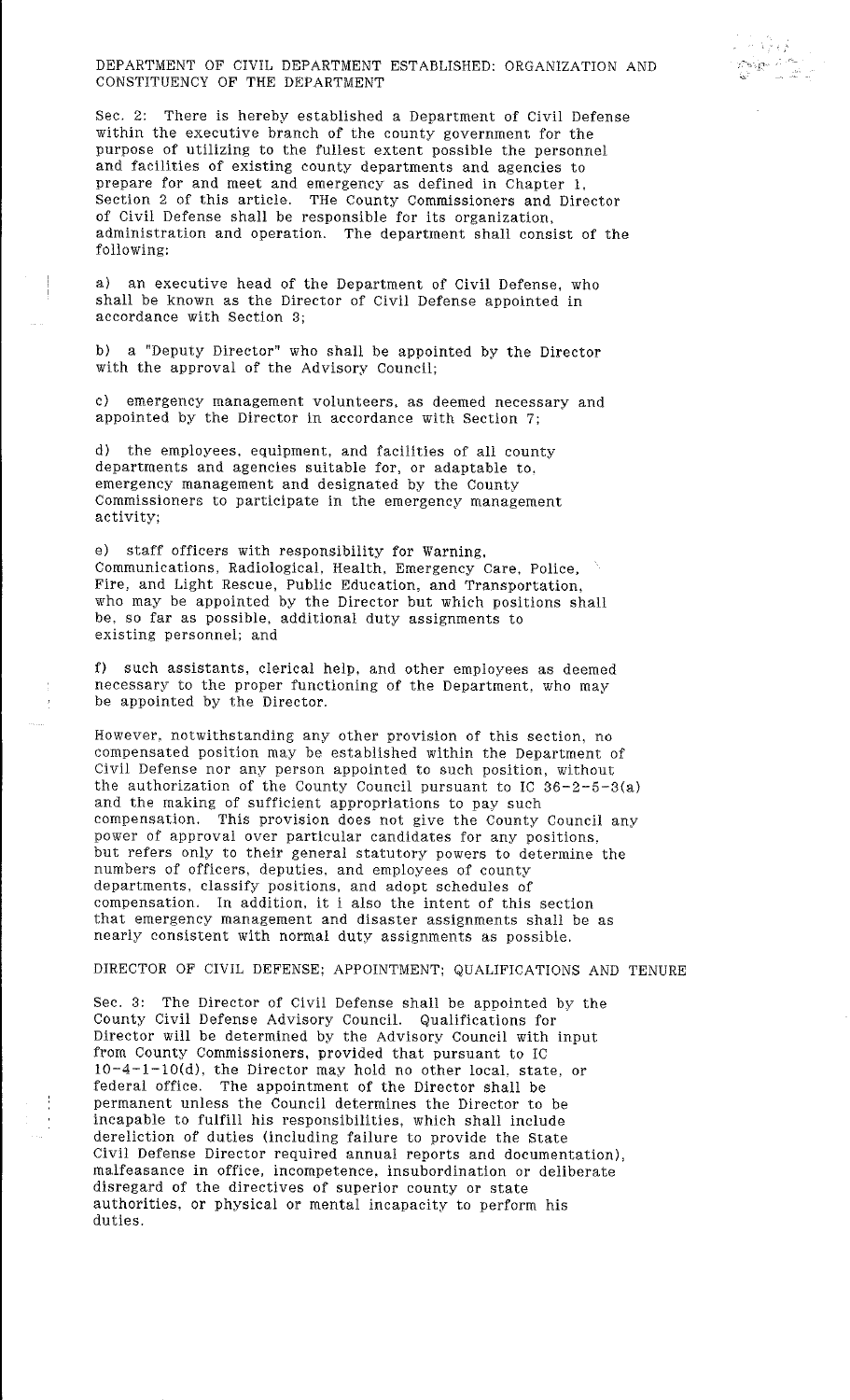### DIRECTOR OF CIVIL DEFENSE; GENERAL POWERS AND DUTIES

Sec. 4: The Director, subject to the direction and control of the Advisory Council and/or County Commissioners, shall be executive head of the Department of Civil Defense and shall have responsibility for the organization, administration, and operation of the emergency management organization, including the following specific powers and duties:

a) The Director shall be responsible for public relations, information. and education regarding all phases of emergency management.

b) The Director shall be responsible for the development of a County Emergency Operating Plan, and upon adoption shall be responsible for such implementation, and revision of the plan as to maintain it on a current state of readiness at all times. This plan shall include all major cities within the county.

c) The Director shall coordinate, within Tippecanoe County, all activities for emergency management and shall maintain liaison and coordinate with all other affected agencies, public and private.

d) The Director shall coordinate the recruitment and training for volunteer personnel and agencies to augment the personnel and facilities of the county for emergency management purposes.

e) The Director may seek, negotiate, and enter into (with the approval or ratification of the Commissioners and to the extent consistent with the State Emergency Operations Plan and program) mutual-aid arrangements with other public and private agencies for emergency management purposes, and take all steps in accordance with such arrangements to comply with or take advantage thereof in the event of an actual emergency affecting the parties.

f) The Director may, when such offer has been approved by the Governor, accept any offer of the Federal Government to provide for the use of the county any services, equipment, supplies, materials, or funds for emergency management purposes by way of gift, grant or loan.

g) The Director may seek and accept from any person, firm or corporation, any gratuitous offers to provide services, equipment, supplies, materials, funds, or licenses, or privileges to use real estate or other premises, to the county for emergency management purposes.

h) The Director may issue proper insignia and papers to emergency management workers and other people directly concerned with emergency management.

The Director, in addition to the powers and duties expressly provided above, shall be construed to have all powers and duties of a local civil defense director as provided under IC 10-4-1. In particular, but not by limitation, the Director, through the Department of Civil Defense, may perform or cause to be performed with respect to the county, any function parallel or analogous to those performed on a statewide basis by the Indiana Department of Civil Defense under IC  $10-4-1-4(1)$  of  $5(j)$ .

DEPUTY DIRECTOR; GENERAL POWERS AND DUTIES

Sec. 5: If a Deputy Director has been appointed pursuant to Section 2(b) of this chapter, he shall during normal times, assist the Director in the performance of his duties. During an emergency, the Deputy Director shall assist the Director and fulfill the duties of the Director in the absence or inability of the Director to serve.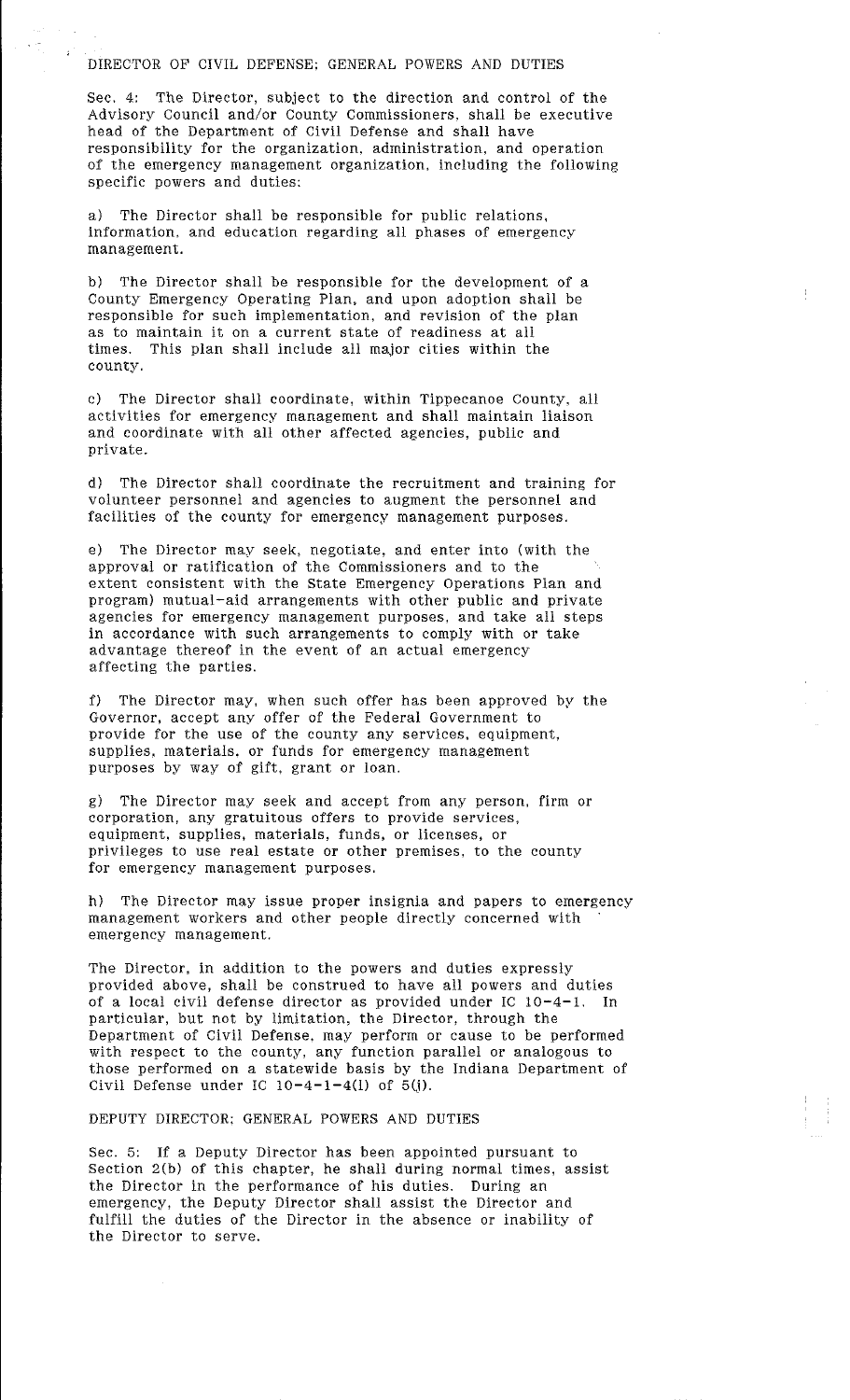BOARD OF COMMISSIONERS; GENERAL ADMINISTRATIVE POWERS AND DUTIES: TESTS OF EMERGENCY OPERATIONS PLANS

n astur<br>S

Q.

Sec. 6: The powers and duties of the County Commissioners pertaining to emergency management in time of normal county operation are to:

a) maintain general supervision over the planning and administration for the Department of Civil Defense;

b) adopt the emergency management and disaster plans; and

c) coordinate the emergency management activities and make assignments of emergency management activities and make assignments of emergency management duties to county forces in order to meet situations not covered in the normal duties and powers of such agencies. In addition the County Commissioners may take all necessary action to conduct tests of the emergency management plans. Emergency management tests may be conducted at any time with or without prior notification. All emergency tests conducted within the boundaries of Tippecanoe County shall be coordinated with the Department of Civil Defense and the Tippecanoe County Sheriff's Department.

QUALIFICATIONS AND APPOINTMENT OF EMERGENCY MANAGEMENT VOLUNTEERS

Sec. 7: The Director shall make sure that all volunteer personnel meet the following qualifications before he/she is sworn in as a member:

a) be at least 18 years of age;

b) not convicted of a felony; and

c) complete and have on file an application form.

Upon satisfaction of the above requirements, the applicant is officially a member of the Tippecanoe County Department of Civil Defense.

DEPARTMENTAL PERSONNEL ADMINISTRATION; STATUS OF PAID EMPLOYEES: ESTABLISHMENT OF MERIT SYSTEM IF FEDERAL FUNDING IS USED

Sec. 8: In general, any paid employees of the Department of Civil Defense shall have the same employment status and shall be governed by the same uniform personnel policies, rules, and procedures that apply to other county employees. However, in the event that and during such times as the county emergency management program may hereafter be directly supported by federal funding, the Board of Commissioners shall adopt and implement a merit system applicable only to paid employees of the Department other than the Director. Such merit system shall conform to the standards and comply with other requirements as set forth in CPG 1-3: Federal Assistance Handbook: Emergency Management Direction and Control Programs (January, 1984) or subsequent editions thereof as may be in effect at the time.

## DEPARTMENTAL BUDGETING AND FINANCE

Sec. 9: The Advisory Council shall advise the Director in the preparation of the budget. The County Council shall appropriate such funds as it may deem necessary for the purpose of emergency management. All funds appropriated or otherwise available to the Department of Civil Defense shall be administered by the Director, subject to the approval of the County Commissioners, in the same manner as provided by law or ordinance for other county funds, except as otherwise provided under Chapter 3, Section 6, subsections (i) through (k) of this article.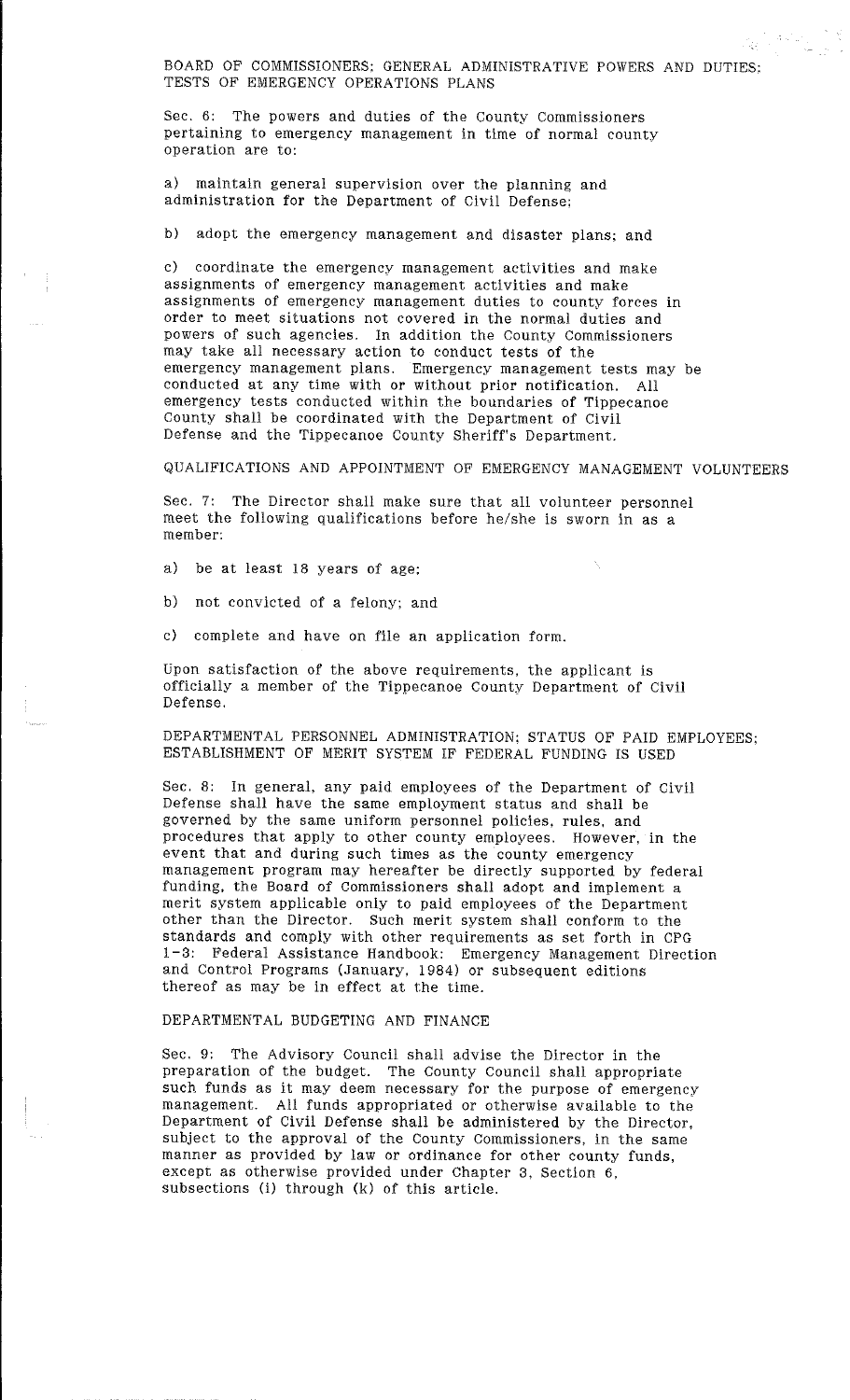CIVIL DEFENSE EMERGENCY OPERATIONS PLAN: FORMULATION, CONTENT, AND ADOPTION OF PLAN

Sec. 10: A Tippecanoe County Emergency Operations Plan shall be adopted by resolution of the Tippecanoe County Commissioners. In the preparation of this plan, as it pertains to county organization, it is the intent that the services, equipment, facilities, and personnel of all existing departments and agencies shall be utilized to the fullest extent possible. The following content shall be adopted:

- a) Basic Plan  $-$  to include:
- 1. Purpose
- 2. Situation/ Assumption
- 3. Concept of Operations
- 4. Assignment of Responsibilities
- 5. Direction and Control
- 6. Continuity of Government
- 7. Administration and Logistics
- 8. Execution

The following annexes will be required:

- a) Direction and Control (Warning and Communications)
- b) Radiological Protection
- c) Law Enforcement
- d) Fire and Rescue
- e) Health and Medical
- f) Welfare
- g) Shelter
- h) Evacuation
- i) Public Works
- j) Resource and Supply

In addition, all participating emergency services who develop internal plans shall coordinate those plans with the Department of Civil Defense in order to include such plans within the county comprehensive plan. When approved it shall be the duty of all county departments and agencies to perform the functions and duties assigned by the plan and to maintain their portion of the plan in a current state of readiness at all times.

COUNTYWIDE JURISDICTION OF DEPARTMENT OF CIVIL DEFENSE, COUNTY EMERGENCY OPERATIONS PLAN, AND RELATED OFFICIAL POWERS

Sec. 11: Except as provided by Chapter 1, Sections 4 and 5 of this article, the jurisdiction of the county Department of Civil Defense, and the jurisdiction and applicability of the county's comprehensive emergency management and disaster plan as adopted pursuant to Section 10, and the exercise of any powers of the chief executive officer of the county and the County Commissioners under Chapter 3 of this article, shall be comprehensive and inclusive countywide and effective in both the incorporated and unincorporated areas of the county.

#### CHAPTER 3

COUNTY CIVIL DEFENSE PROGRAM: EMERGENCY POWERS, REGULATIONS, AND PROCEDURES

Section 1: Applicability of Chapter Section 2: Pre-disaster Responsibilities of Department of Civil Defense Section 3: Special Emergency Powers and Duties of Chief Executive Officer; Declaration of Local Disaster Emergency Section 4: Special Emergency Powers and Duties of Chief Executive Officer; Convention of Emergency Meeting of Board of Commissioners; Special Meeting Procedures Section 5: Special Emergency Powers and Duties of Chief Executive Officer; Plenipotentiary Powers in Absence of Board Quorum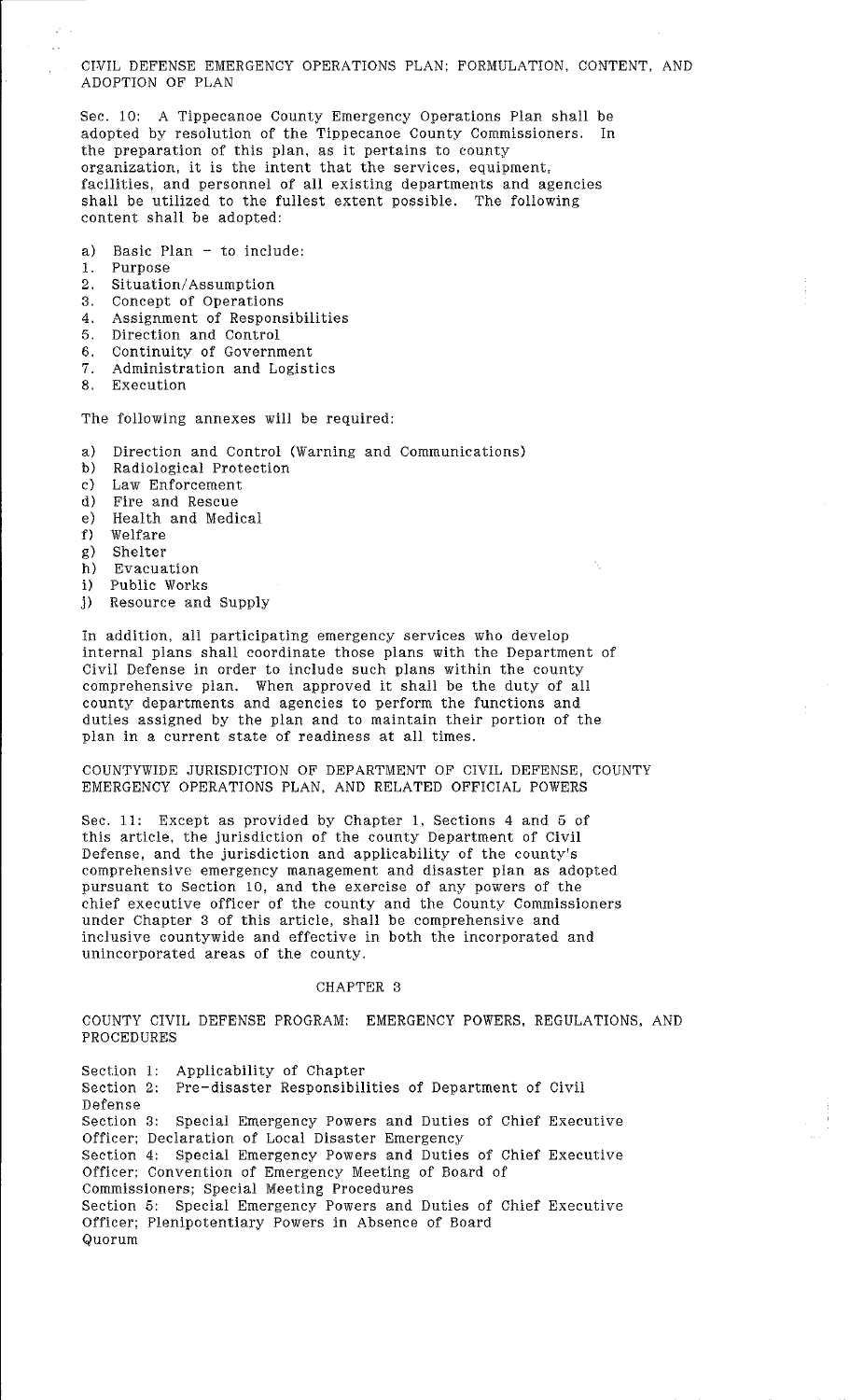Section 6: Special Emergency Powers and Duties of Board of Commissioners Section 7: Special Emergency Powers and Duties of Director of Emergency Management: Recommendations to Commissioners on Special Emergency Actions Section 8: Special Emergency Powers and Duties of Director of Emergency Management: Power to Implement Emergency Plans During Presumptive State of Emergency: Rendering of Assistance by Department of Civil Defense Section 9: General Duties of County Officers and Employees During Emergency State Section 10: Priority of Emergency Orders, Rules, and Regulations Section 11: Noncompliance with Emergency Orders, Rules, and Regulations; Obstruction or Impersonation of Emergency Management Authorities; Penalties and Enforcement Section 12: Limitation of Liability during State of Emergency of Emergency Management Tests or Exercises Section 13: Reimbursement for Use of Property Commandeered during Emergency

# APPLICABILITY OF CHAPTER

Sec. 1: This chapter applies whenever:

a) a state of emergency affecting all or part of the county has been declared by the Governor pursuant to IC 10-4-1-7;

bl a state of emergency affecting all or part of the county has been declared by the chief executive officer of the county pursuant to IC  $10-4-1-23(a)$  and Section 2 of this chapter;

c) a presumptive state of emergency is deemed to exist affecting all or part of the county causing the Director to invoke and implement emergency plans and procedures in accordance with Section 8 of this chapter; or

d) when the Board of Commissioners has implemented a test of the county's emergency plans and procedures in accordance with Chapter 2, Section 6 of this article, to the extent necessary or dispensable to such test.

PRE-DISASTER RESPONSIBILITIES OF DEPARTMENT OF CIVIL DEFENSE

Sec. 2: The Department of Civil Defense's primary pre-disaster responsibility shall be the warning function as prescribed in the warning plan, and emergency communications as prescribed in the communications plan for the entire county, including all cities and towns.

SPECIAL EMERGENCY POWERS AND DUTIES OF CHIEF EXECUTIVE OFFICER: DECLARATION OF LOCAL DISASTER EMERGENCY

Sec. 3: In the event of actual or threatened enemy attack or disaster affecting the county, the chief executive officer of the county may declare a local disaster emergency pursuant to IC 10-4-l-23(a) for any period not to exceed 7 days. The declaration shall be in writing and indicate the nature of the disaster and the conditions which have brought it about, and the area or areas threatened and to which the state of emergency applies (which may include the entire county or only designated parts thereof). The include the entire county or only designated parts thereof). The declaration shall be filed in the offices of the County Clerk, the County Auditor, and the clerk of any incorporated municipality included in the declared disaster area and shall be announced or disseminated to the general public by the best means available. However, the declaration is not invalidated nor ineffective if any of the filing and dissemination requirements cannot be complied with due to the prevailing adverse circumstances. Such a declaration is not necessary if the Governor, pursuant to IC 10-4-1-7, has already proclaimed a statewide or areas state of emergency including the county.

SPECIAL EMERGENCY POWERS AND DUTIES OF CHIEF EXECUTIVE POWERS AND DUTIES OF CHIEF EXECUTIVE OFFICER; CONVENTION OF EMERGENCY MEETING OF BOARD OF COMMISSIONERS; SPECIAL MEETING PROCEDURES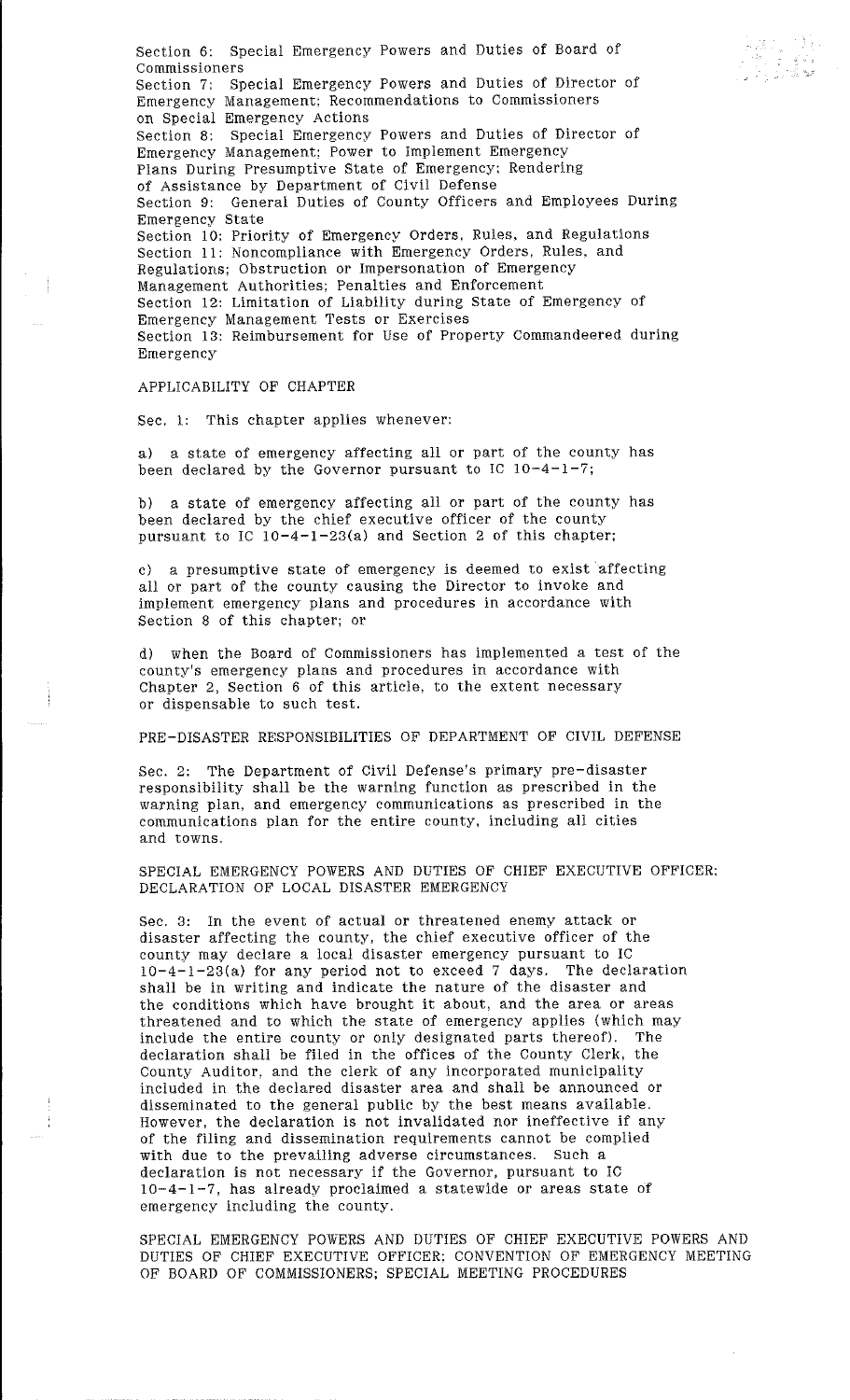$\sqrt{Sec}$ . 4: As soon as possible after a disaster emergency affecting the county is declared either by the Governor or by the chief executive officer of the county, the chief executive officer of the county shall convene a meeting of the County Commissioners to perform their legislative and administrative functions as the situation may demand. If the chief executive officer fails or is unable to perform the above duty, the meeting shall be convened by some other member of the Board of Commissioners, or by the Auditor or the successively empowered county officers, in accordance with IC 36-2-2-8(a). Any such meeting of the Commissioners shall automatically be deemed an emergency meeting subject only to such procedural provisions of law as govern emergency meetings of County Commissioners, including relaxation of any applicable notice requirements pursuant to IC  $5-14-1-5-5(d)$ , and may be held in any convenient and available place. The meeting shall continue without adjournment for the duration of the disaster emergency, but may be recessed for reasonable periods of time as necessary and permitted by the circumstances.

SPECIAL EMERGENCY POWERS AND DUTIES OF CHIEF EXECUTIVE OFFICER; PLENIPOTENTIARY POWERS IN ABSENCE OF BOARD QUORUM

Sec. 5: In the event that a quorum of the Board of Commissioners cannot be assembled for purposes of the meeting required under Section 4 of this chapter, the chief executive officer of the county shall be considered a plenipotentiary representative of the Board and shall have all powers and may take all actions of the full Board under Section 6, subsections (b) through (m) of this chapter until the assemblage of a quorum is possible.

SPECIAL EMERGENCY POWERS AND DUTIES OF BOARD OF COMMISSIONERS

Sec. 6: At the meeting convened under Section 4, the Commissioners may exercise any of their normal executive and legislative powers to the extent related to the emergency and necessary to deal therewith. In addition, however, they may also exercise any of the following special and extraordinary powers:

a) The Commissioners may extend the period of state of emergency declared by the chief executive officer pursuant to Section 3 to last more than 7 days if necessary.

b) The Commissioners may terminate the state of emergency, except for a state of emergency proclaimed by the Governor.

c) The Commissioners may order the activation and implementation of the county's comprehensive emergency management and disaster control plan that has been adopted pursuant to Chapter 2, Section 10, of this article, or such several component parts thereof as may be relevant to the emergency.

d) The Commissioners may assemble and utilize emergency management forces, including personnel of the Department of Civil Defense, participating emergency services, and any other forces at the disposal of the Commissioners hereunder for emergency management purposes.

e) The Commissioners may order volunteer forces to the aid of the county, state, or political subdivisions thereof as soon as practicable. Those volunteer forces will be under the direction of the Department of Civil Defense.

The Commissioners may, to the extent permitted by IC  $10-4-1-25$ and subject to its provisions, command services from and/or requisition the use of equipment, facilities, supplies, or other property belonging to other organizations, corporations or private persons as necessary to control the emergency and protect and provide for the public safety and welfare.

g) The Commissioners may order the evacuation of all or part of the population from stricken areas of the county, and prescribed routes, modes of transportation, and destinations for such evacuation.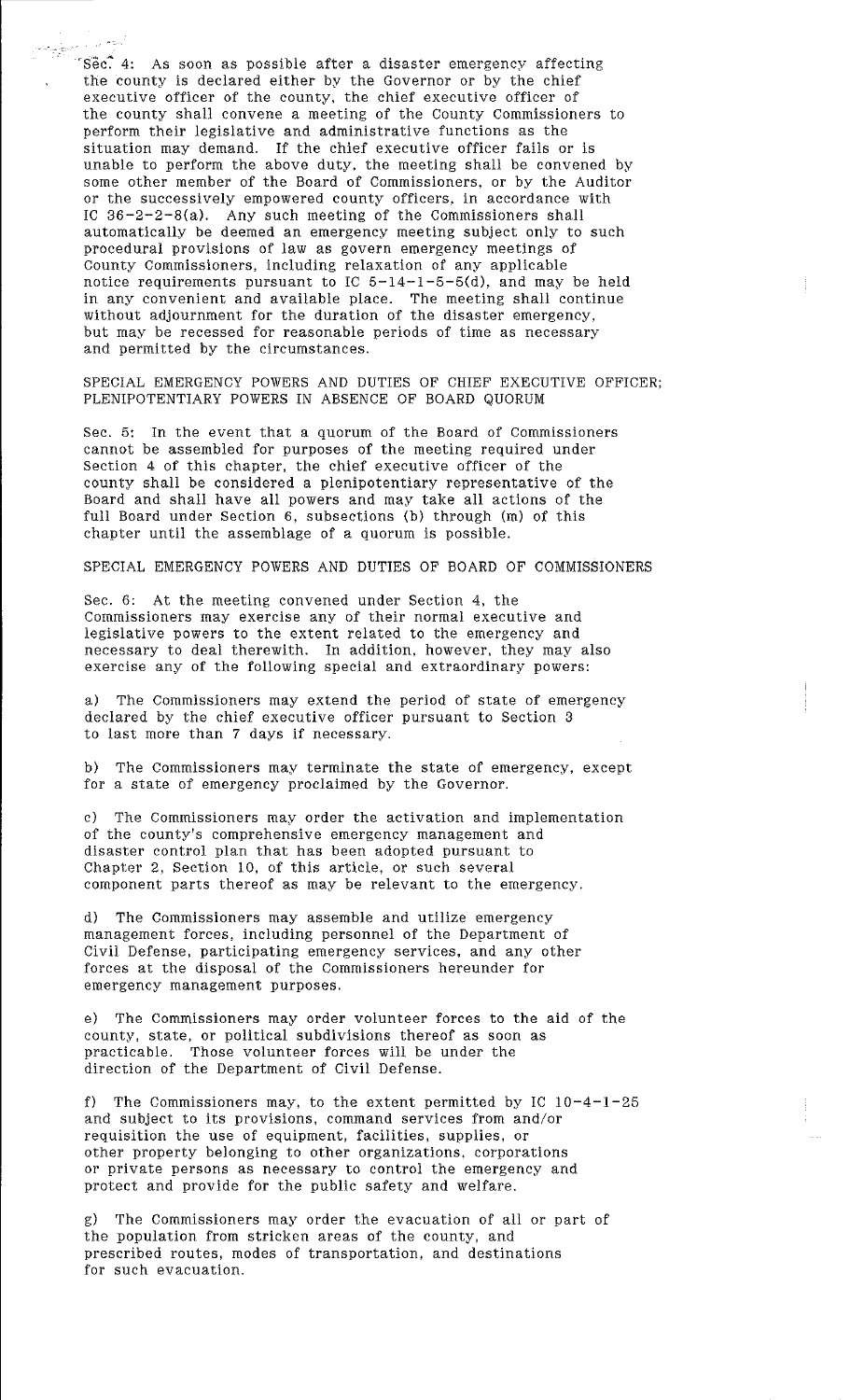h) The Commissioners may make provision for availability and use of temporary emergency housing, which housing need not necessarily comply with any minimum housing standards, building or zoning regulations, etc., which would govern the use and location of premises for housing purposes during normal times.

 $\cdot$   $\cdot$ 

i) The Commissioners may suspend, for the duration of the state of emergency (or for a lesser period as they determine), any provisions of or procedures prescribed by ordinances of the county if they would be impractical during the emergency, would interfere with the implementation and carrying out of emergency plans, or would be inimical to actions necessary to protect the public safety and welfare; provided, however, that except in accordance with subsection (j) hereinafter the Commissioners may not suspend any provisions of ordinances or procedures which are mandated by statute.

j) In the event of enemy attack. or when the state of emergency has been proclaimed by the Governor, the Commissioners may also in accordance with IC  $10-4-1-10(i)$  (5) waive any procedures or requirements of statute, or of county ordinances reflecting statutory requirements and mandates, and pertaining to the appropriation and expenditure of public funds, the incurrence of obligations, the performance of public works, the entering into contracts, the employment of permanent or temporary workers or utilization of volunteer workers, the rental of equipment, or the purchase and distribution of supplies, materials and facilities.

k) The Commissioners may assign special emergency duties and functions to any county officers, departments, and agencies irrespective of their usual duties and functions, and any unexpended and unencumbered monies budgeted and appropriated for the operation of such offices, departments, and agencies and not ? dedicated by law to different and specified purposes may, within the scope of each major budget and appropriation category (major object classification), be utilized and expended for the purpose of carrying our such special emergency duties and functions.

1) The Commissioners may make and promulgate such emergency regulations as may be deemed necessary to protect life and property, preserve order, conserve critical resources, or implement and carry out the provisions of the county's or state's disaster plans, including but not limited to the power to order the roads closed, establish curfews, close business, or any action that they deem necessary to save Jives and recover from a declared emergency. This power also includes the power to supplement, modify, or suspend any general contingency regulations which may have been incorporated as part of the county's previously adopted Emergency Operations<br>Plan. Any emergency regulations adopted under this subsection Any emergency regulations adopted under this subsection shall not be effective until promulgated, which promulgation shall be by written filing in the offices of the County Clerk and County Auditor as required by IC  $10-4-1-15(b)$ , provided however, that should such filing be impossible because of the emergency situation, such regulations shall be effective and enforceable notwithstanding. Such regulation shall have the full force of law and shall be enforceable by any police officer in accordance with IC 10-4-1-17.

m) The Commissioners may request the state or the United States or their agencies and political subdivisions to send aid (including financial assistance) if the situation is beyond the control of the regular and emergency county forces and resources.

All actions and regulations under this section may be by executive order, and need not be made or adopted by ordinance or resolution, but shall be consistent with the subordinate to any actions, orders, or regulations made by the Governor or a state agency implementing state Emergency Operations Plans.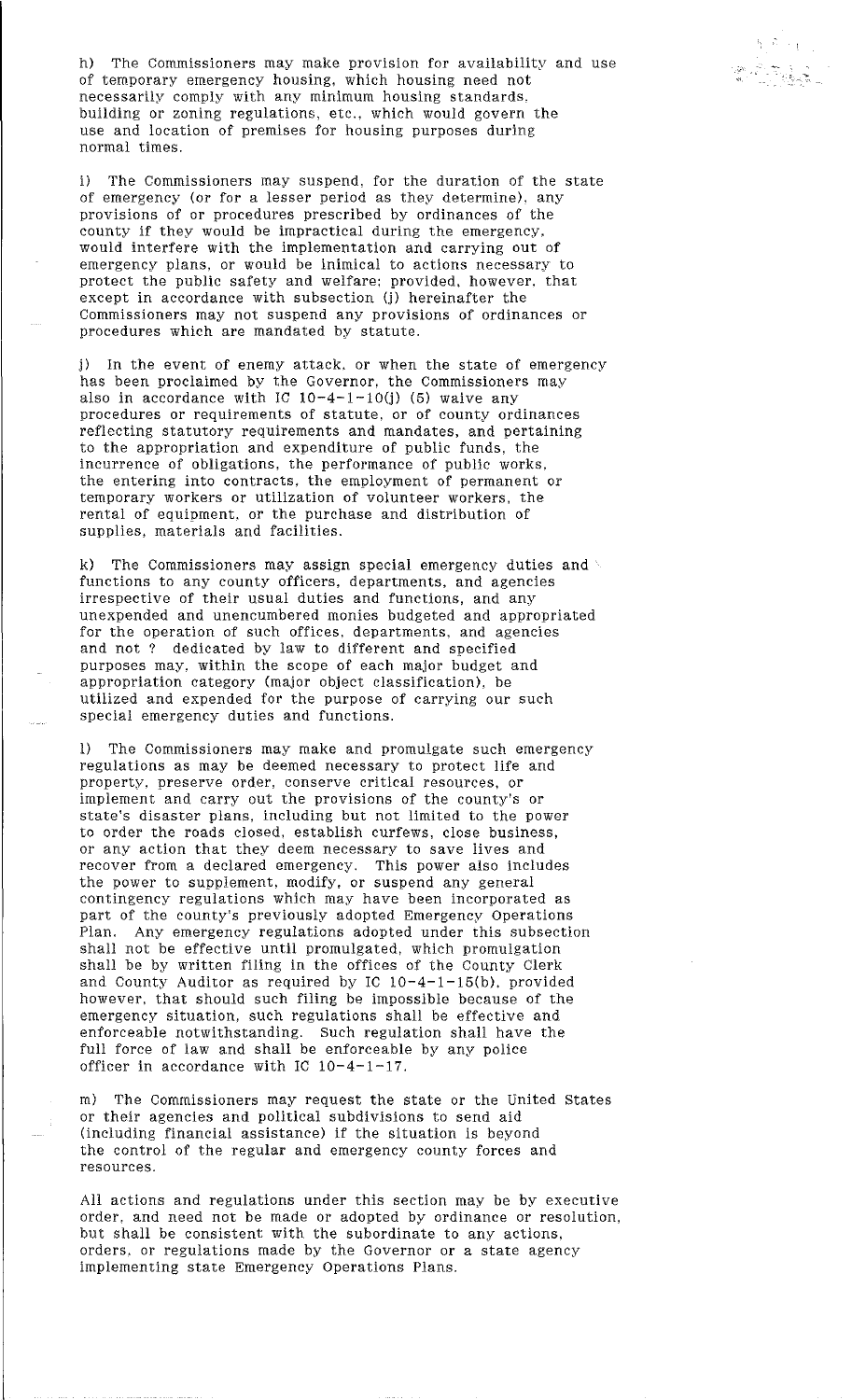SPECIAL EMERGENCY POWERS AND DUTIES OR DIRECTOR OF CIVIL DEFENSE; RECOMMENDATIONS TO COMMISSIONERS ON SPECIAL EMERGENCY ACTIONS

Sec. 7: It shall be the duty of the Director to make recommendations and advise the Board of Commissioners or the chief executive officer on any actions which it would be necessary or desirable to take under Section 6 of this chapter in the event of an emergency.

SPECIAL EMERGENCY POWERS AND DUTIES OF DIRECTOR OF CIVIL DEFENSE; POWER TO IMPLEMENT EMERGENCY OPERATIONS PLANS DURING PRESUMPTIVE STATE OF EMERGENCY; RENDERING OF ASSISTANCE BY DEPARTMENT OF CIVIL DEFENSE

Sec. 8: In the event that an emergency clearly exists or is imminent within the county, and a state of emergency has not been declared by the Governor nor is any person having the powers of the chief executive officer of the county present to declare such an emergency pursuant to Section 3 of this chapter, the Director may temporarily presume the existence of a state of emergency even though not officially declared and may, as his own judgment dictates, invoke, implement, and carryout such provisions of the county's adopted comprehensive emergency management and disaster control plan as are necessary to cope with the emergency and protect the public safety and welfare, and shall be construed to have all powers necessary and dispensable to doing so to the extent not specifically limited by statute or specifically limited herein, until such time as a chief executive officer becomes available. This section also applies to the Deputy Director to the extent that the Deputy Director is required to assume the duties of the Director. as provided by Chapter 2. Section 5 of this article, in the latter's absence or incapacitation during the emergency. Assistance from the Department of Civil Defense may be rendered without a declaration of an emergency in order to assist local emergency services in time or need.

GENERAL DUTIES OF COUNTY OFFICERS AND EMPLOYEES DURING EMERGENCY

Sec. 9: All officers and employees of the county shall cooperate with and give active support to the County Commissioners and the county Civil Defense Director in all emergency management operations, and shall comply with all orders of the Commissioners an county Civil Defense Director issued pursuant to this chapter.

PRIORITY OF EMERGENCY ORDERS, RULES, AND REGULATIONS

Sec. 10: At all times when the orders, rules, and regulations made and promulgated pursuant to this chapter shall be in effect, they supersede all existing ordinances, orders, rules, and regulations insofar as the latter may be inconsistent therewith.

NONCOMPLIANCE WITH EMERGENCY ORDERS, RULES, AND REGULATIONS: OBSTRUCTION OR IMPERSONATION OF EMERGENCY MANAGEMENT AUTHORITIES: PENALTIES AND ENFORCEMENT

Sec. 11: Whenever this chapter applies as provided in Section l, it shali be unlawful and a penal ordinance violation for any person to:

a) willfully obstruct, hinder, or delay the commissioners, the Director of Civil Defense, participating emergency services, authorized emergency management volunteers, or other authorities from implementing, carrying our, and enforcing emergency plans and procedures;

b) fail to observe, abide by, and comply with any emergency management duties, orders, regulations, and procedures as made applicable to such person by the appropriate authorities; or

c) falsely wear or carry identification as a member of the county Department of Civil Defense, or to otherwise falsely identify or purport himself to be a county emergency management authority.